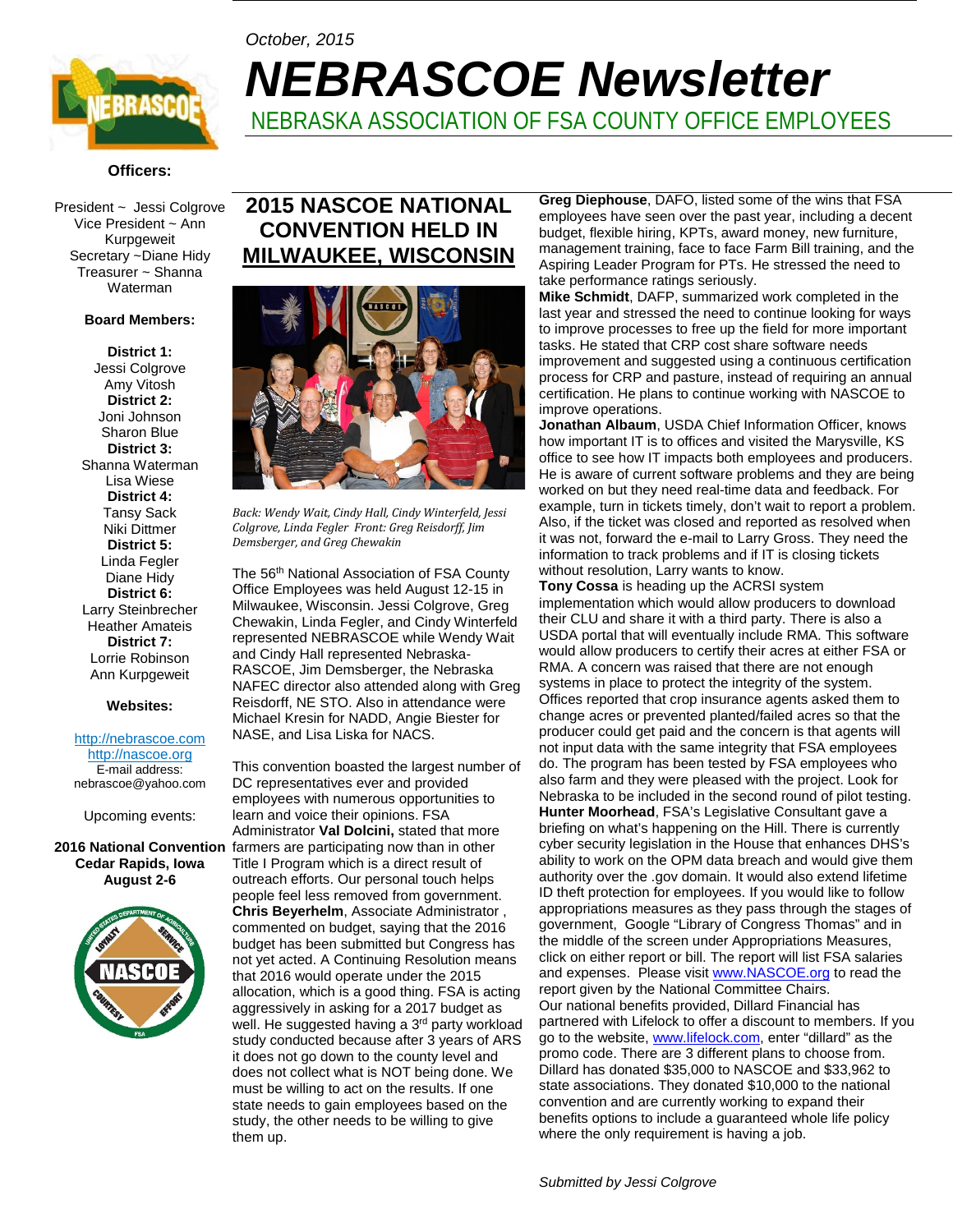

# **LEGISLATIVE UPDATES**

We propose moving the September meeting to Washington, D.C. We view this as an opportunity to conduct organizational meetings, visit with FSA management and conduct Capitol Hill visits. In general, the cost benefit would increase significantly by moving the meeting to Washington, D.C. In addition, the month of September is just before the end of the federal fiscal year which means the appropriations process will be the focus of the Congress. This was approved by the National Board.

Our committee considered all options and want to propose a more local approach. In general, we recommend inviting members of Congress to visit our county offices. The visits would be scheduled based on Congressional Committee assignments and NASCOE's priorities. Our Legislative Committee went this direction because previous fly-ins has resulted in mostly Congressional staff meetings that are sandwiched between various Committee hearings and other events. The County Office visit would give us the Member's full attention and expose the office to NASCOE's legislative activities. In addition, some Legislative Committee members were concerned about the overall cost of any Washington, D.C, event. Our committee has successfully increased PAC contributions and enrolled new contributions. Following this year's convention, we are 18 contributors short of reaching the all-time high of 613 PAC contributors. I intend to surpass that number and have the most ever members contributing to the PAC by the end of the next national convention. To reach this goal, we propose shifting away from raffle ticket sales. We recommend awarding new enrollees with \$25 Visa gift cards. The net return will be very positive for our PAC and help us continue to build both enrollees and total dollars.

The legislative committee priorities include annual appropriations for salaries and expenses, protecting salaries expense from temporary transfers, office closure language, employee relocation language, avoiding being harmed by future budget negotiations, protect Farm Bill programs, monitor Agricultural Policy, monitor long-term budget negotiations. Under USDA Initiatives we would like to see 2014 Farm Bill language, new hires, MIDAS and computer software initiatives, more consistency in performance evaluations, expansion of the key program technician positions and lead program technician positions placed in shared management offices.

*Respectfully submitted by Linda Fegler, NW Area Legislative Representative*



## **NEBRASKA FSA STATE COMMITTEE SUPPORTS NASCOE**

Please review the attached memo from the Nebraska FSA State Committee supporting NASCOE.



## **NASCOE is for YOU!**

**We all know that NASCOE has worked tirelessly to represent the best interests of County Office employees but one of the most common questions we hear is "but what has NASCOE done for me lately?" In the last year, NASCOE has worked to introduce and expand the Key PT program in all states to provide upward mobility to PTs. We are currently working to develop an Aspiring Leader Program for PTs in order to provide them with the training and resources needed to advance. Were you aware that the County Office almost lost the ability to issues newsletters and bulletins via GovDelivery? NASCOE fought this aggressively and won the right to keep GovDelivery at the county level. Due to a NASCOE effort spanning several years, the 22-PM has been amended to provide COF employees the same grievance process rights as Federal employees. We have pushed for ways to bypass the** 

**MPS printers and expand the awards program. Outgoing NASCOE President Mark VanHoose likes to list 3 main reasons that all employees should be members:**

**1. NASCOE is the ONLY association that has an official, formal labor agreement with WDC and is recognized to negotiate on our behalf**

**2. NASCOE pays a legislative consultant to fight for our best interest in Congress. These funds do not come from dues, but from separate, voluntary donations to our PAC.**

**3. If you ever get sideways with management, NASCOE members have 1 hour of free access to the NASCOE attorney, which is a \$300 value.**

**Finally, the Nebraska State Committee encourages and supports all employees to retain active membership in their employee associations, stating "NASCOE is the voice of all County Office employees. This organization works hard to support FSA and you as a County Office employee. We support the efforts of NASCOE and encourage all of you to consider being a member.**

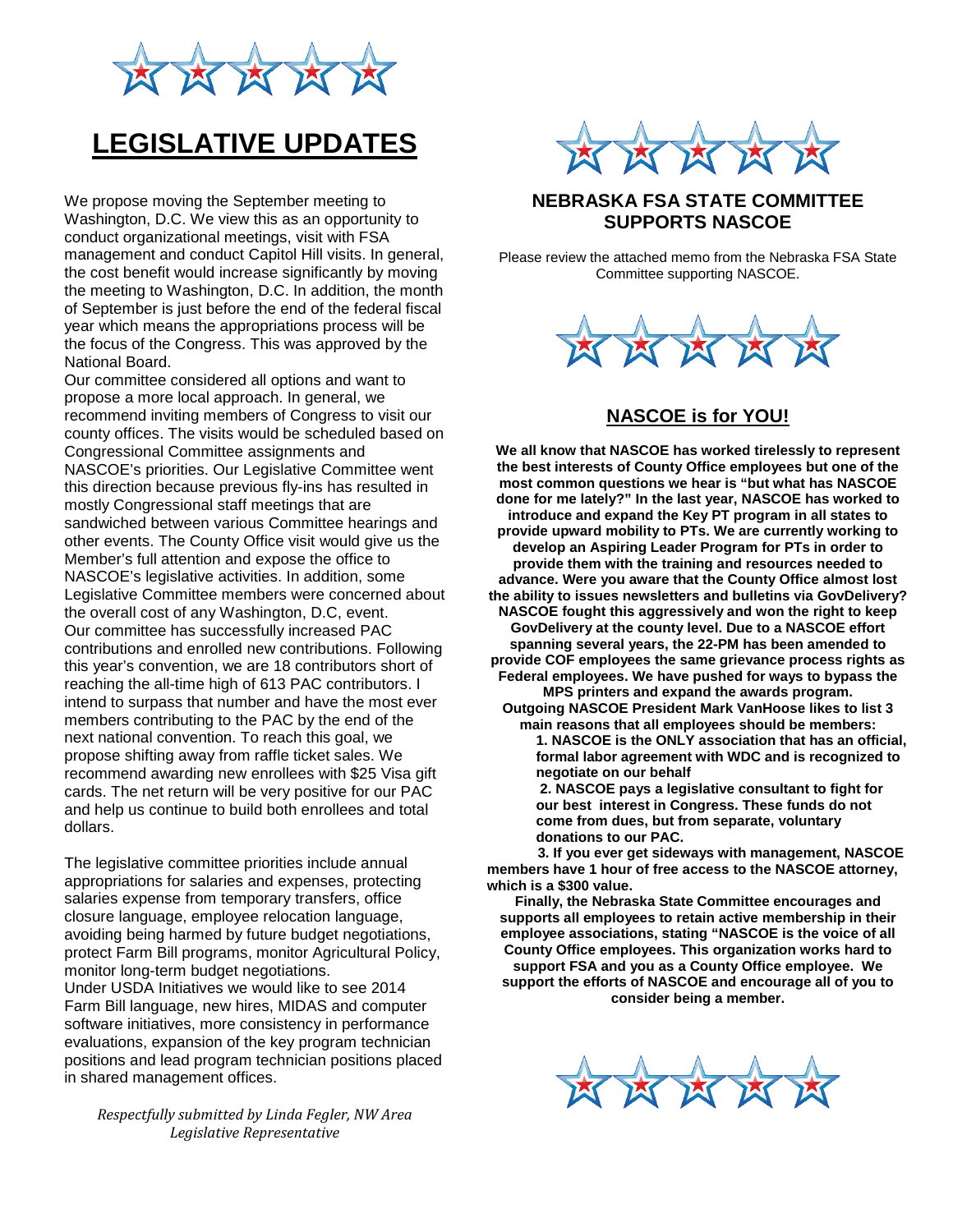# **Farm Service Agency Shirts and Jackets For Sale**

Due to the success of the shirt order, NEBRASCOE has elected to place another order. This time, you will have the choice of either the same polo shirts or a button down, long sleeved shirt. They come in both men's and women's styles and in multiple colors. Order forms for both styles will be mailed out soon and will be posted on the FSA sharepoint website. Please note that if you are a member of your employee association, you receive a \$2 discount per shirt! Sizing information can be found below and measurements are taken across with the shirt lying flat. The chest information is taken from armpit to armpit.

| Measurement<br>(inches) | <br>Chest | Length |
|-------------------------|-----------|--------|
| Men's Polo              |           |        |
| Μ                       | 20.0      | 30.0   |
|                         | 22.5      | 30.0   |
| XL                      | 24.5      | 30.5   |
| Ladies Polo             |           |        |
| м                       | 19.0      | 25.5   |
|                         | 22.0      | 27.0   |
| XL                      | 23.5      | 28.5   |
| Men's Button            |           |        |
| М                       | 22.0      | 29.0   |
|                         | 24.0      | 30.0   |
| XL                      | 25.5      | 32.0   |
| XXL                     | 27.0      | 33.0   |
| <b>Ladies Button</b>    |           |        |
| М                       | 20.5      | 27.5   |
|                         | 23.0      | 27.5   |
| XL                      | 24.5      | 29.0   |
| XXL                     | 27.0      | 30.5   |

Please submit your orders and payment are due to Heather by **November 15, 2015**. *By Heather Amateis*

*Wednesday evening, convention attendees were treated to a "Taste of Wisconsin" night and were encouraged to dress up for a 50's themed sock hop.* 





## **NAFEC News**

**As the NWA NASCOE NAFEC Chair I would like to thank all of you who have supported NAFEC by becoming a member (associate or regular) and also for passing on information sent out by NAFEC.**

**It is extremely important that your COC members know about NAFEC and all that they do for this unique system we have within FSA. NAFEC has been the voice of the COC system for many years and is willing to help any COC when they need it. You can find more information about NAFEC at the above web link or by visiting the "NAFEC Committee" link in you NASCOE's web site.**

**NASCOE and NAFEC are working on information that will soon be sent to all NASCOE members to distribute to the local COC members. Please help us get this information to the COC members either during the election or reorganizational meetings!**

**Currently Jim Densberger (Lancaster COC) is serving as our NAFEC Director. Jim and NAFEC would like an additional Director to help distribute important information in a timely manner. If you know of someone that is interested feel free to contact me.**

*Submitted by: Greg Chewakin, NWA NASCOE NAFEC Chairman*



**402-580-1399 [gchewakin@gmail.com](mailto:gchewakin@gmail.com)**

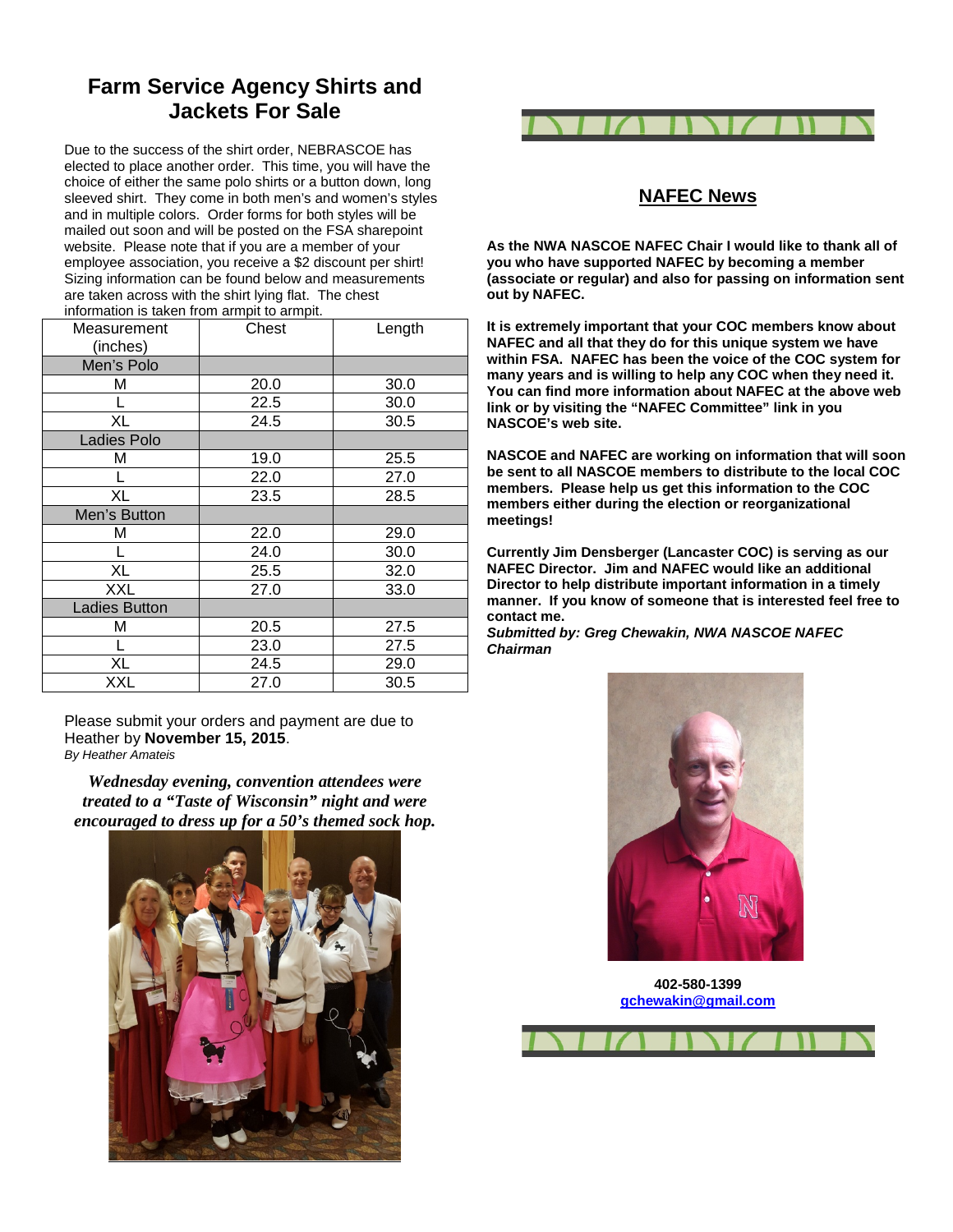

# **RASCOE NEWS**

Hello NEBRASCOE friends. I bring greetings from your friends at NE RASCOE. RASCOE's objectives are: 1) Seek legislation to abolish or amend the GPO & WEP Provisions of the Social Security Law to allow retirees to receive full benefits earned. 2) Continuation of the FEHBP as now available and obtain the right to pay FEHBP Premiums with pre-tax dollars. 3) Continuation of Medicare substantially in the manner as now authorized.

2015/2016 officers for NE RASCOE are Wendy Wait, President, Norm Hall, Vice President and Cindy Hall, Secretary/Treasurer. Recognize any of these names? All were faithful NASCOE members when they were working and are continuing their efforts into retirement. Our Nebraska group is proud to announce that Cindy Hall was recently elected at the National Convention in Milwaukee as the National RASCOE Treasurer.

We at NE RASCOE would like to invite NEBRASCOE members to become Associate members of RASCOE. The annual associate dues are \$15 and can be sent to: NERASCOE, %Cindy Hall, 3025 Snead Drive, Fremont NE 68025. As with NEBRASCOE, the larger our organization, the larger our impact concerning benefits. Did you know that once you retire, you may be eligible to become an Honorary Life Member in RASCOE? *Submitted by Cindy Hall and Wendy Wait*



### **IASCAOE Raffle Tickets Available**

The 2016 NASCOE National Convention will be held in Cedar Rapids IA this year. You can purchase IASCOE Raffle tickets for \$20 each. The Grand Prize is a \$4000 travel voucher to the destination of your choice or \$2500 cash. Other prizes include a Remington Model 870 Wingmaster 12-Guage, Browning A-Boly Hunter 270 Win Glock 42 in. 380 Auto, PSE Surge Hunting Bow Package and \$500 cash. The winner is responsible for all applicable taxes, licenses and fees. The drawing will be held August 6, 2016 and you need not be present to win. **Please contact you district representative for tickets.**



#### **\$50 Membership Drawing Winners**

A drawing for \$50 took place on September 19, 2015 at the State NEBRASCOE Board Meeting. Sandra Hoback and Windy Ingram were the winners. Congratulations!!!!!





## **NEBRASCOE Sick Leave Awards**

**We all know that one employee…the one who is never gone, who comes to work with the sniffles and other various ailments that would put anyone else out of commission for a week. Their dedication to their producers and FSA keeps them coming in no matter what and it's sometimes difficult to let them know just how much we appreciate what they do. Fortunately, NASCOE has an award for that! Managers and timekeepers, is there an employee in your office who has 1,000, 1,500, 2,000, 2,500, 3,000 or more hours of accumulated sick leave? Take a moment to check the leave balances for your office and then forward the name of anyone you want to recognize to NEBRASCOE Awards Chair Sharon Blue. Their name, county, and milestone hours will be submitted to the National Awards Chair Micki Crider and they will receive a certificate to honor this momentous achievement! Please help NEBRASCOE in congratulating the following employees who have achieved sick leave milestones:**

**3,000 Hours**

**Ann Keller – Saunders County David Safty – Stanton County Bryan Ralston – Dodge/Sarpy/Douglas County**

**2,500 Hours**

**Peg Wolzen – Furnas County Cheryl Folkerts – Gage County Sharon Blue – Buffalo-Sherman County Kenneth Carriker – Red Willow-Frontier County Selena Govlik – Nance County Tammy Hays – Otoe County**

**2,000 Hours**

**Kathryn Jennings – Hamilton County Rodney Nicolay – Stanton County**

**1,500 Hours**

**Cindy Schuster – York County Jann Derby – Pawnee County Karla Wait – York County Larry Evans – Kearney County Annie Kehler – Red Willow-Frontier County Rita Weise – Jefferson County**

#### **1,000 Hours**

**Carol Thayer – Pierce County Starla Remmenga – Gosper County Debbie Springgate – Dodge/Sarpy/Douglas County Tammy Buchli – Jefferson County Diane Hidy – Red Willow-Frontier County Cheryl Mohler – Kearney County Karen Nielsen – Buffalo-Sherman county**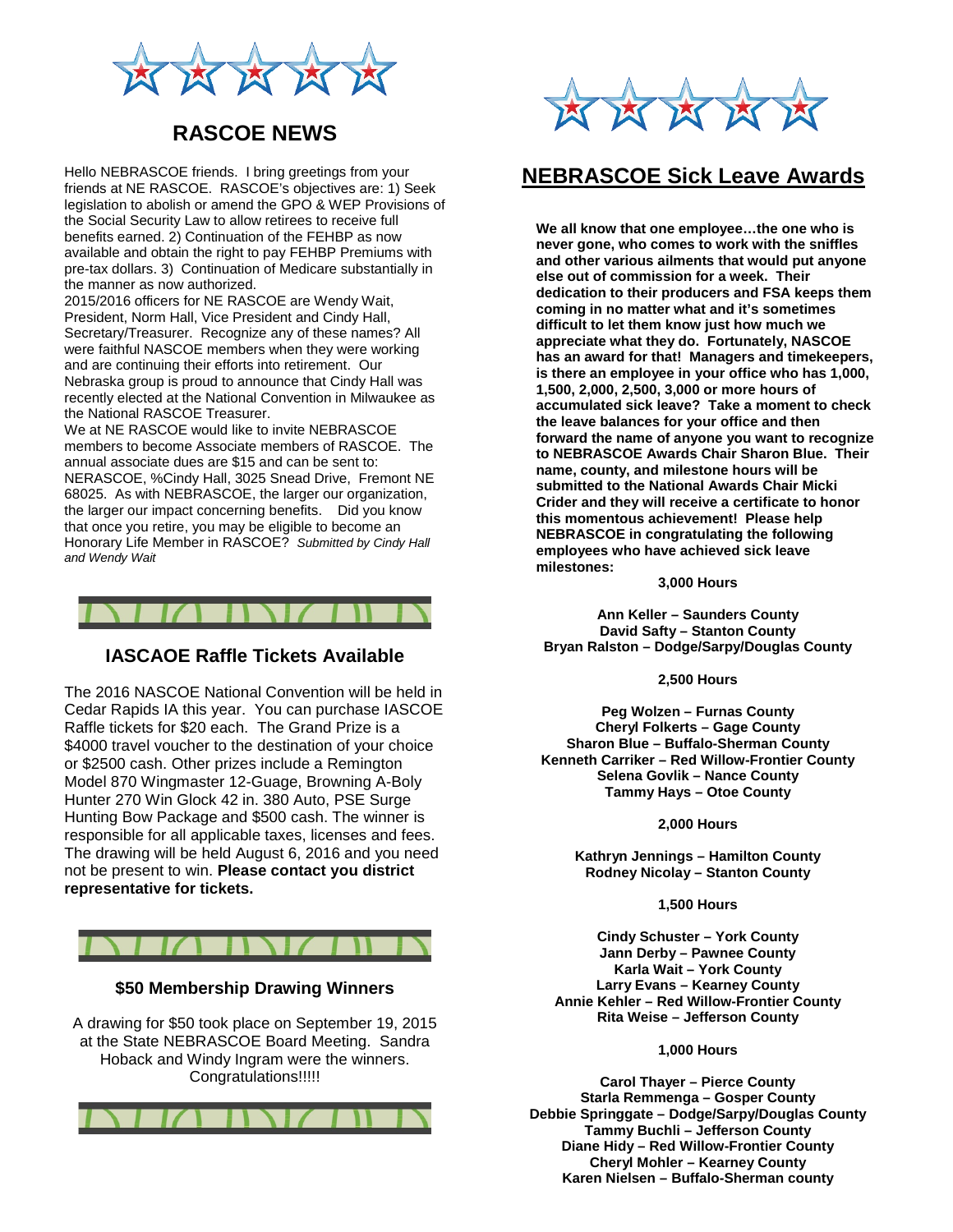# *YOUR NEBRASCOE BOARD MEMBERS*



*CED Board Member District 1 Jessi Colgrove, President PH: 402-223-3125 (office) Jessi.colgrove@ne.usda.gov Gage County FSA*



*CED board member District 3 Shanna Waterman, Treasurer PH: 402-329-4996 (office) [Shanna.waterman@ne.usda.gov](mailto:Shanna.waterman@ne.usda.gov) Pierce County FSA* 



*PT board member District 3 Lisa Wiese PH: 402-373-4914 (office) [Lisa.wiese@ne.usda.gov](mailto:Lisa.wiese@ne.usda.gov) Knox County FSA*



*PT Board Member District 2 Sharon Blue PH: 308-237-3118 (office) [Sharon.blue@ne.usda.gov](mailto:Sharon.blue@ne.usda.gov) Buffalo-Sherman FSA*



*CED Board Member, District 2 Joni Johnson PH: 402-729-6134 (office) [Joni.johnson@ne.usda.gov](mailto:Joni.johnson@ne.usda.gov) Johnson County FSA*



*CED board member, District 4 Tansy Sack PH: 308-946-3035 (office) [Tansy.sack@ne.usda.gov](mailto:Tansy.sack@ne.usda.gov) Merrick County FSA and Nance County FSA*